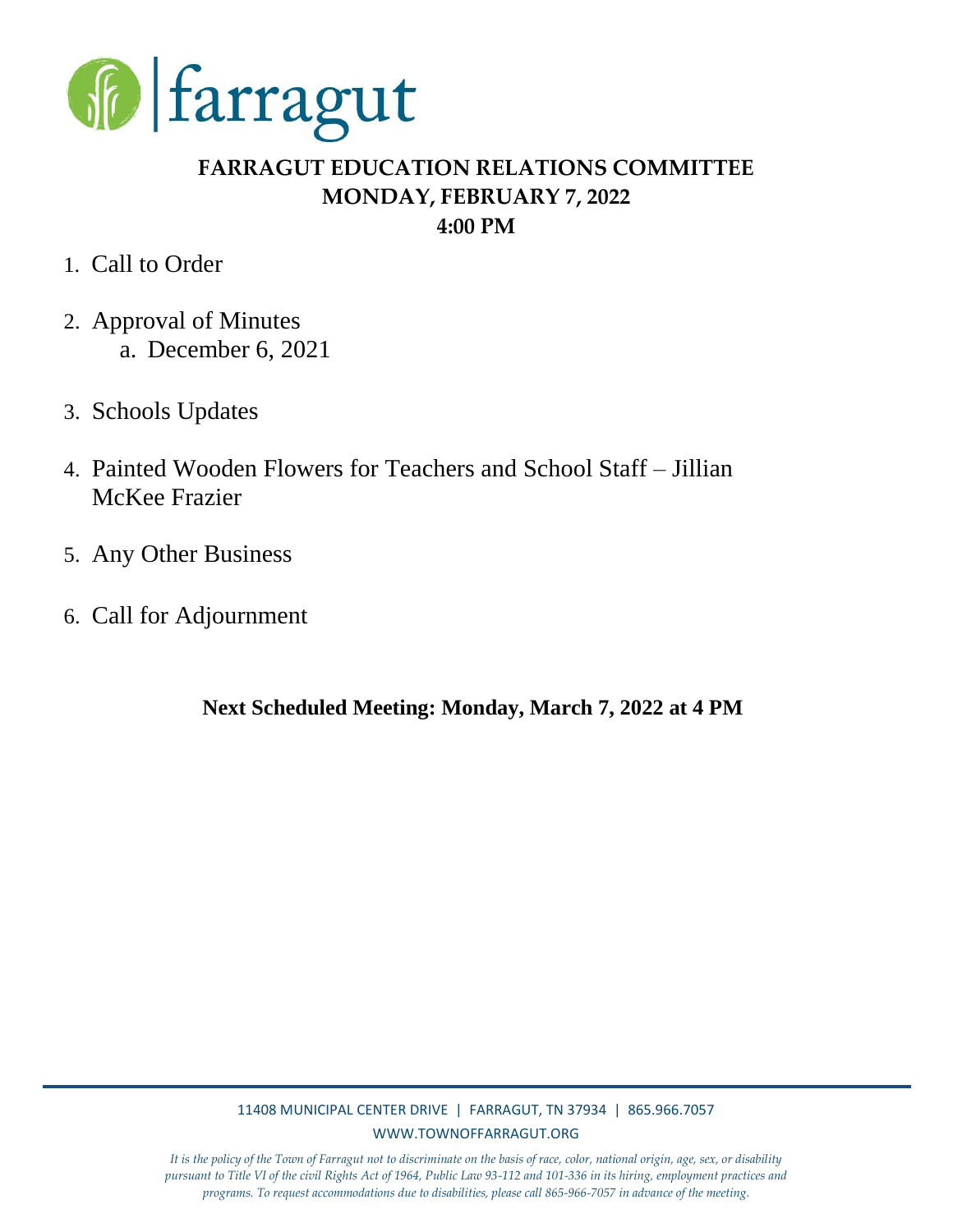

### **MINUTES FARRAGUT EDUCATION RELATIONS COMMITTEE MONDAY, DECEMBER 6, 2021 4:00 PM**

**Members Present:** Vice Mayor Louise Povlin, Mary Cook, Beth Duncan, Mandy Kincaid, Janet Morgan, Wendy Stiles, Hannah Brennen, Ocean Edwards

**Members Absent:** Mary Nussbaum

**Staff Present:** Jennifer Hatmaker

**Guest:** Michelle Hollenhead, farragutpress

#### **Call to Order:**

The meeting was called to order by the chairperson, Mandy Kincaid; quorum present.

#### **Approval of Minutes**

Vice Mayor Louise Povlin made a motion to approve the November 1, 2021 minutes. Janet Morgan seconded the motion. All voted in favor; motion carried.

#### **Any Other Business**

Hannah Brennen:

- Raised 33,000 cans during the can food drive
- Winter Formal will be on January 22, 2022. Money raised will go toward future Student Government Association expenses

Mary Cook:

• Beth Duncan is the new Farragut High School Education Foundation President; Mary Cook is the new Treasurer.

Beth Duncan:

• Project Giving Tree will be serving approximately 250 children

Janet Morgan:

• A church donated \$5,000 to Project Giving Tree so that every family would have a food box and two private donors donated a hoddie for each child

Wendy Stiles:

- Wendy Stiles is now serving on the Mental Health Board for Farragut Intermediate School
- Farragut Intermediate School received a donated breakfast and cookies for being in the top 1% in Knox County

#### 11408 MUNICIPAL CENTER DRIVE | FARRAGUT, TN 37934 | 865.966.7057 WWW.TOWNOFFARRAGUT.ORG

*It is the policy of the Town of Farragut not to discriminate on the basis of race, color, national origin, age, sex, or disability pursuant to Title VI of the civil Rights Act of 1964, Public Law 93-112 and 101-336 in its hiring, employment practices and programs. To request accommodations due to disabilities, please call 865-966-7057 in advance of the meeting.*